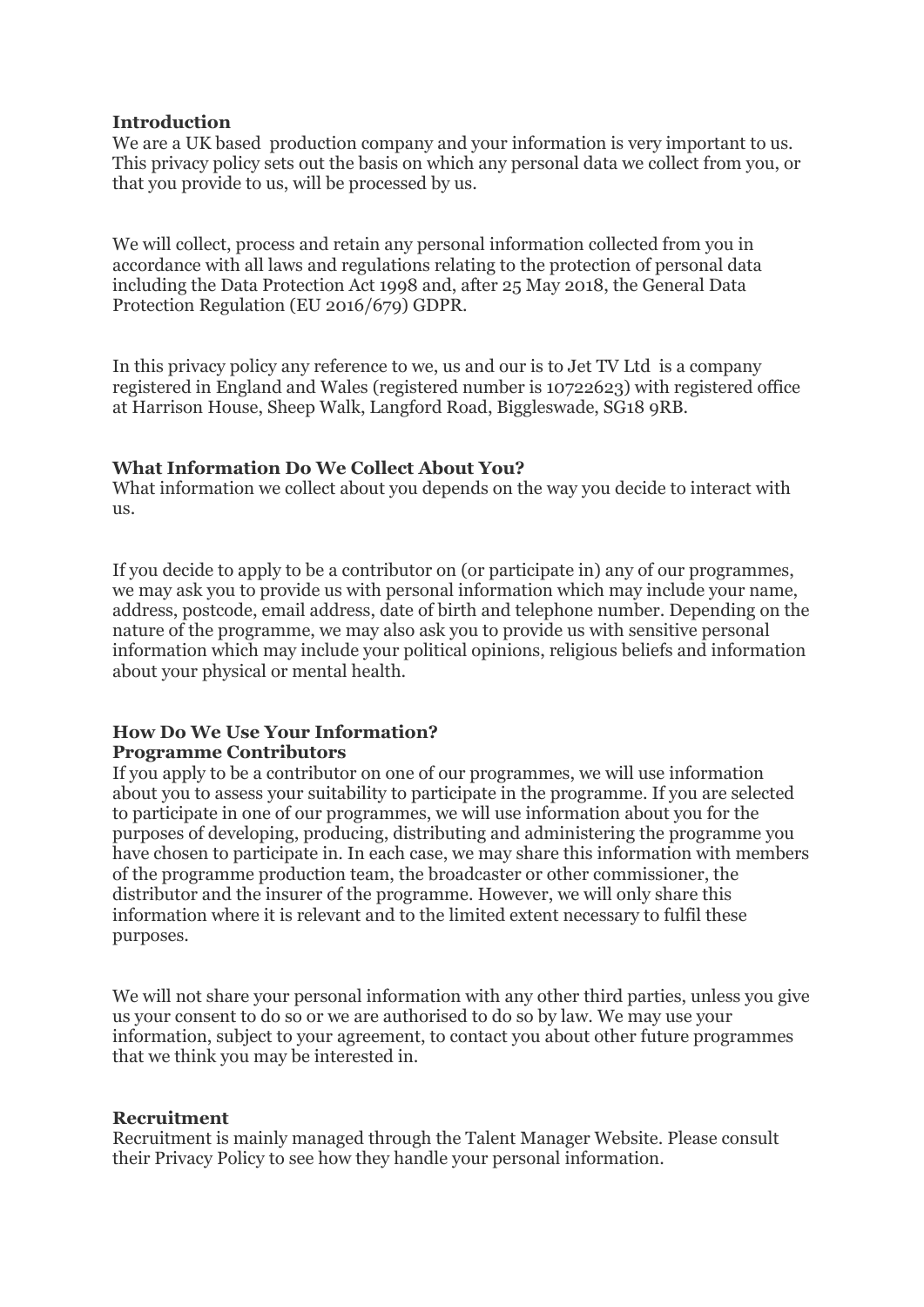## **Storage, Security and Retention**

All information you provide to us is stored on our secure servers or on secure servers operated by a third party and may be transferred to, and stored at a destination outside, the European Economic Area (EEA).

In general, personal information will be kept for as long as the enquiry is open. All personal data is kept under secure conditions for as long as we have a genuine business need to keep it. Any personal information will be securely destroyed when it is no longer required.

# **Consent and Your Rights**

If Jet TV is relying on your consent to process your personal data; you have the right to withdraw your consent at any time. You have the right to see your own personal information. You can ask us to remove your personal information from our records or restrict its use, ask for any inaccuracies to be rectified, you also have the right to the portability of this personal information in a machine-readable format.

There will not usually be a charge for handling a request to exercise your rights.

## **Links to Other Websites**

Our Website may, from time to time, contain links to and from other websites. If you follow a link to any other website, please note that these websites may have their own privacy policies and we do not accept any responsibility or liability for these policies.

# **Outside the EEA**

We use certain third-party companies to distribute our programmes on our behalf and may also use secure servers operated by third parties to store your information. These third-party companies are only allowed access to your information as is necessary to perform these functions. They are not allowed to use your information for any other purpose.

Some of these third-party companies are either located and/or operate outside the EEA. Where we share your information with such companies, we will take all steps necessary under GDPR to ensure that your information is treated securely and in accordance with this privacy policy.

# **Changes to Our Privacy Policy**

We keep our privacy policy under regular review and we may change it from time to time. Any updates will be posted on this webpage. This policy was last updated on 24 March 2020.

# **How to Contact Us**

If you have any questions about our privacy policy or the information that we hold about you please contact us at:

• Data Protection Officer, Jet TV Ltd, 26 Garnet Street, London E1W 3QT